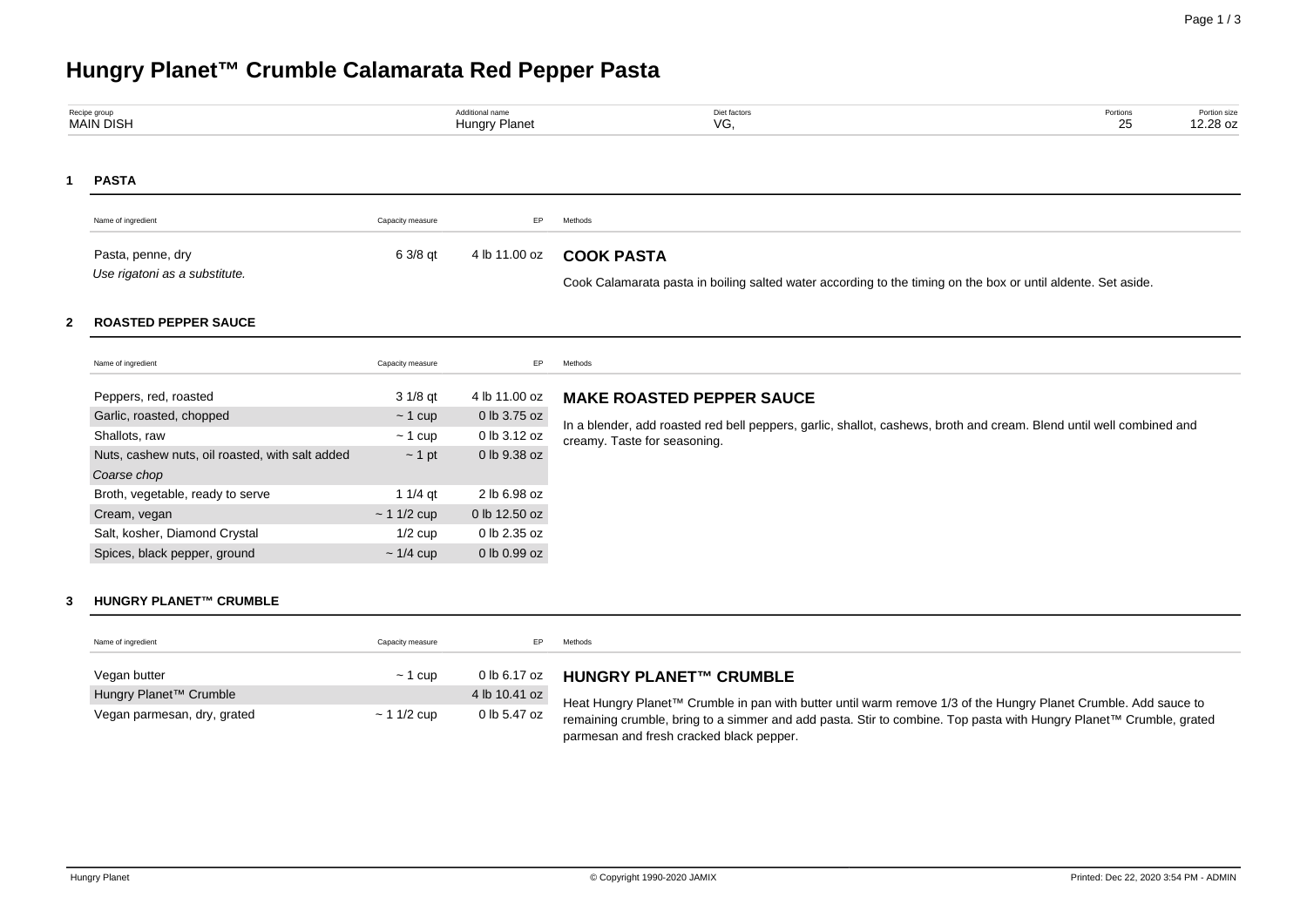## **RECIPE IMAGES**



## **ALLERGENS**



**WEIGHTS**

|                 | Raw           | Cooking loss | Cooked        | Loss when served | Final         |
|-----------------|---------------|--------------|---------------|------------------|---------------|
| Total weight    | 19 lb 3.12 oz | $0\%$        | 19 lb 3.12 oz | $0\%$            | 19 lb 3.12 oz |
| Size of portion | 12.28 oz      |              | 12.28 oz      |                  | 12.28 oz      |